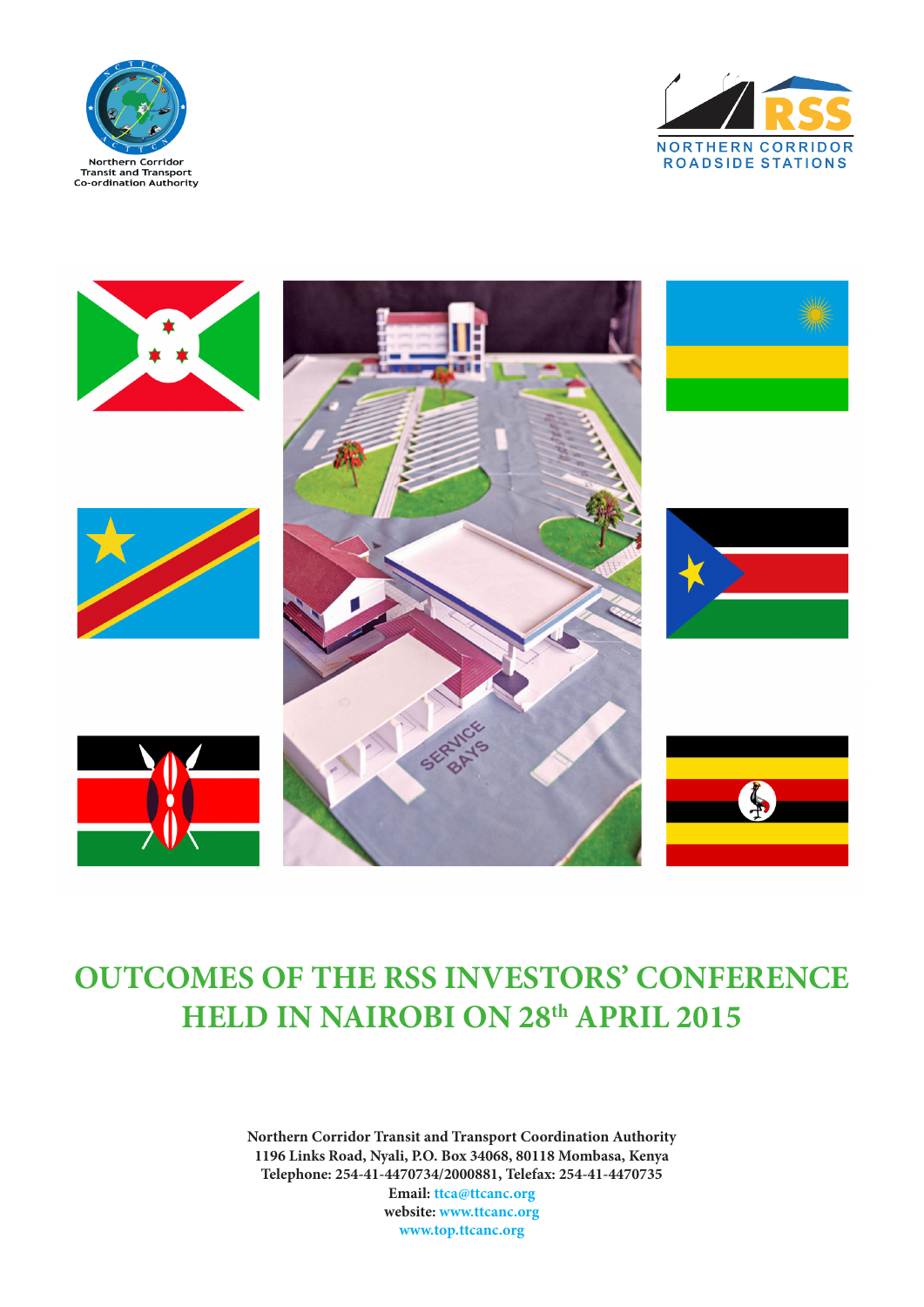1. In collaboration with the Ministry of Transport and Infrastructure of the Republic of Kenya , the Northern Corridor Transit and Transport Coordination Authority (NCTTCA) organized an Investors Conference on the promotion and construction of the RSS as part of Transport Infrastructure and services. The conference took place on 28th April 2015, at the KICC Nairobi, Kenya.

2. The Conference was graced and officially opened by His Excellency William Samoei Ruto, the Deputy President of the Republic of Kenya.

3. The conference which was highly attended by Hon. Ministers of Transport and Infrastructure and Ambassadors from the NCTTCA Member States of Uganda, Rwanda, DR. Congo, Burundi and South Sudan.

4. The Conference was also attended by Development Partners, Development Banks as well as Regional Institutions and NGOs.

5. The Conference drew the Business Community and prospective Private sector Investors from the region in areas of transport and logistics, Energy, Manufacturing, Trade and Industry.

6. High-level panel discussions were led by Key Note Speakers, Panelists and Discussants from the following institutions; African Development Bank, East African Community, TradeMark East Africa (TMEA), JICA, ANAPI, Ken Invest, Kenyan National Treasury and PPP Unit, Kenya National Transport Safety Authority (NTSA), Safe Way Right Way, Total, Rwanda High Commission in Kenya.

7. **While opening** the conference, the Deputy President officially unveiled the RSS Model design to be adopted while promoting the development of the Services. The Kenya Government reiterated its high level support of the program and welcomed prospective Investors in the facilities.

8. **Cognizance** of the fact that the establishment of rest stops will not only provide rest places, restaurants, health facilities to address fatigue and road safety challenges, the Northern Corridor Authority commended the fact that these facilities will also be used as trade centers for the local communities along the highways to sell their produce and art crafts. Indeed, these will be a unique infrastructure that addresses social issues, alleviate poverty and directly benefits local communities along the transport corridors.